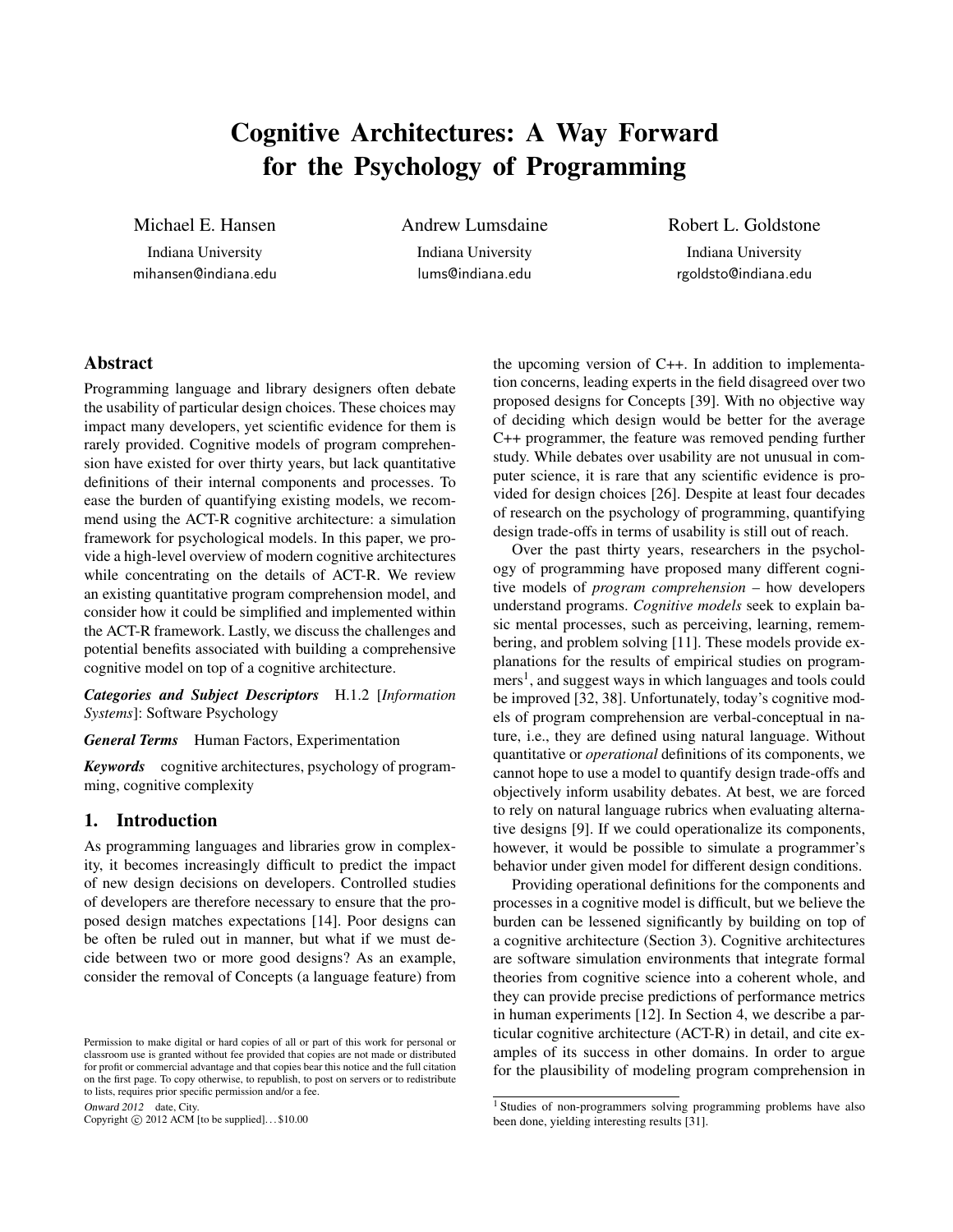ACT-R, we review Cant et al.'s Cognitive Complexity Metric [13]. Section 5 describes the components of this complexity metric in detail, and considers how the underlying cognitive model might be simplified within the ACT-R framework. Section 6 discusses some the technical and social challenges of our approach, as well as potential benefits to computer science and beyond. Finally, Section 7 concludes.

# 2. Psychological Studies of Programming

Psychologists have been studying the behavioral aspects of programming for at least forty years [15]. In her book *Software Design - Cognitive Aspects*, Françoise Détienne proposed that psychological research on programming can be broken into two distinct periods [19]. The first period, spanning the 1960's and 1970's, can be characterized by the importing of basic experimental techniques and theories from psychology into computer science. With a heavy reliance on overall task performance metrics (e.g., number of defects detected), results from this period are limited in scope and often contradictory. Early experiments looked for correlations between task performance and language/human factors – e.g., the presence or absence of language features, years of experience, and answers to code comprehension questionnaires.

Without a cognitive model, however, experiments in Détienne's first period were unable to explain some puzzling results. Early studies whose goal was to measure the effect of meaningful variable names on code understanding, for example, were inconclusive. Two such studies found no effect [37, 45] while a third study found positive effects as programs became more complex [36]. It was not until years later that a reasonable explanation was put forth: experienced programmers are able to recognize code *schemas* or *programming plans* [38]. Programming plans are "program fragments that represent stereotypic action sequences in programming," and expert programmers can use them to infer intent in lieu of meaningful variable names. This and many other effects depend on internal cognitive processes, and therefore cannot be measured independent of the programmer.

**Cognitive Models.** Détienne characterizes the second period of psychological studies of programming by the use of *cognitive models*. A cognitive model seeks to explain basic mental processes and their interactions; processes such as perceiving, learning, remembering, problem solving, and decision making [11]. Developing cognitive models of program comprehension requires an analysis of the entire activity of programming, not just the end result. A programmer's verbal reports, code changes, response times, and eyegaze patterns throughout an experiment are examples of metrics that can capture the entire activity. These metrics fill in the blanks left by overall task performance metrics, such as number of errors detected or the number of correctly answered questions on a post-test. In addition to finer-grained metrics, empirical studies during Détienne's second period began using experienced programmers as experimental subjects instead of relying solely on students. This allowed for more real-world problems to be investigated, and prompted researchers to consider the educational aspects of programming from a new perspective [16].

In the past thirty years, a number of interesting cognitive program comprehension models have been proposed. These models tend to focus on specific cognitive processes, and have incorporated new discoveries in cognitive science over the years. Tracz's Human Information Processor model (1979), for example, argued that the capacity limits on shortterm memory constrain the complexity of readable programs [43]. Von Mayrhauser's Integrated Metan  $\sim$  1 (1995) combined existing top-down and bottom-up  $\text{col}$  hension models while including the programmer's knowledge base as a major component [44]. Drawing on in-house empirical studies, Douce's Stores Model of Code Cognitive (2008) emphasized the visual, spatial, and linguistic abilities of programmers [20]. More recently, Chris Parnin (a cognitive neuroscientist) has proposed the Task Memory Model (2010) to show how knowledge of the different types of memory in the brain can be used to design better programming environments [32].

While the models above tend to focus on different aspects of the programming process, an overall picture has emerged in the field. In general, researchers have agreed on the following key features of any comprehensive cognitive model:

- Knowledge experienced programmers represent programs at multiple levels of abstraction: syntactic, semantic, and schematic. Conventions and common programming plans allow experts to quickly infer intent and avoid unnecessary details (see Figure 1).
- Strategies experienced programmers have many different design strategies available (e.g., top-down, bottomup, breadth-first, depth-first). Their current strategy is chosen based on factors like familiarity, problem domain, and language features [19].
- Task the current task or goal will change which kinds of program knowledge and reading strategies are advantageous. Experienced programmers read and remember code differently depending on whether they intend to edit, debug, or reuse it [18].
- Environment programmers use their tools to off-load mental work and to build up representations of the current problem state [25]. The benefits of specific tools, such as program visualization, also depend on programming expertise [7].

A comprehensive cognitive model of program comprehension must explain the features above in terms of the programmer's underlying cognitive processes. This is a nontrivial task, requiring the combination of many different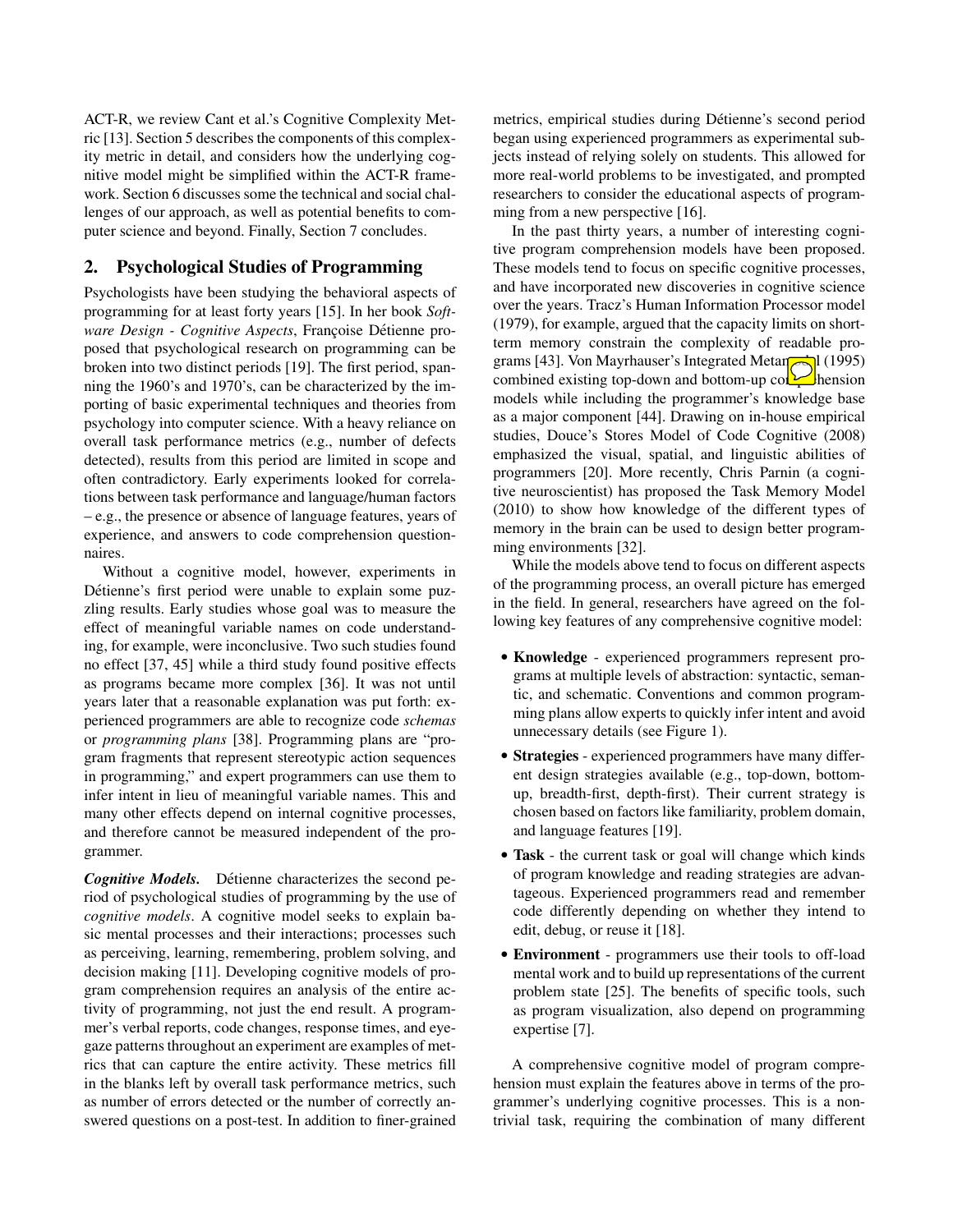## Rules of Discourse

1. Variable names should reflect function.

2. Don't include code that won't be used.

3. If there is a test for a condition, then the condition must have the potential of being true.

4. A variable that is initialized via an assignment statement should be updated via an assignment statement.

5. Don't do double duty with code in a non-obvious way. 6. An if should be used when a statement body is guaranteed to be executed only once, and a while used when a statement body may be repeatedly executed.

Figure 1. Rules proposed by Soloway et al. in 1984. These "unwritten" rules are internalized by experienced programmers. [38]

psychological theories. In addition, the interaction between these theories must be specified and given some kind of biological plausibility. Such a task is a massive undertaking, but a great deal of the groundwork has already been done. In the next section, we define and describe *cognitive architectures*. These software simulation environments provide a base upon which we believe a future cognitive model of program comprehension could be built.

## 3. Cognitive Architectures

What is a cognitive architecture? We use the following definition given by Anderson in his book *How Can the Human Mind Occur in the Physical Universe?* [2]:

A *cognitive architecture* is a specification of the structure of the brain at a level of abstraction that explains how it achieves the function of the mind.

In other words, a cognitive architecture is not so abstract as to ignore the brain completely, but it does not necessarily emulate the low-level details of the brain either. For example, consider a computer program that solves algebra problems. While it may produce the same answers as a human, it is likely doing something very different than the brain under the hood. A complete neural simulation of the brain, however, is not only impractical but would make it virtually impossible to separate the details of the simulation from the relevant aspects of the task. A cognitive architecture sits somewhere in between, allowing researchers to deal with the abstract nature of specific tasks, but also enforcing biologically plausible constraints where appropriate.

A major advantage of cognitive architectures over the traditionally narrow modeling in psychology is the generalizability of the resulting theory. By integrating specific psychological theories of memory, learning, attention, problem solving, and other phenomena into a coherent whole, cognitive architectures become foundations for a broad class of models. This is especially important for modeling program comprehension, since existing models have hand-picked theories from all over psychology [19]. Cognitive architectures have also been applied to the study of human-computer interaction [12], suggesting that they are well-suited for modeling complex, inter-disciplinary tasks.

A cognitive architecture is also a piece of software. The inputs to this software are a description of the model (usually written in a domain-specific language) and the relevant stimuli for the task (e.g., text, images, sound). The output is a timestamped trace of the model's behavior, which can be used to get performance metrics like response times, learning rates, and even virtual fMRI data. In some cognitive architectures, models are able to interact with the same user interfaces as human subjects, reducing the number of assumptions the modeler must make.

Three of the most prominent cognitive architectures today are Soar [29], EPIC [24], and ACT-R [2]. All three architectures are based on *productions*, which are sets of if-then rules. A *production system* checks each production's preconditions against the system's current state, and fires the appropriate actions if they match. The constraints imposed on productions, and the system as a whole, differ between individual architectures. ACT-R, for example, only allows a single production to fired at a time while EPIC allows any number of productions to simultaneously fire.

A more detailed review of Soar and EPIC can be found in [12]. For the remainder of the paper, we concentrate on ACT-R. While we believe a successful model of program comprehension could be implemented in all of these architectures, we have chosen to focus on ACT-R for several reasons. First, it is widely-used around the world, and is actively being developed [1]. Second, it contains perception and motor modules, allowing for models that combine cognition and interaction with the environment (called *end-to-end modeling*). Lastly, a number of fMRI studies have been done to associate ACT-R modules with particular brain regions [3]. While this last fact is not crucial, it provides an additional means of verification for any future program comprehension model developed in ACT-R.

# 4. ACT-R: A Cognitive Architecture

ACT-R is "*a cognitive architecture: a theory about how human cognition works.*" [1] Built on top of LISP, it is a domain-specific programming language and simulation framework for cognitive models. ACT-R models embody assumptions about how humans perform particular tasks, and can be observed along several psychologically relevant dimensions such as task accuracy, response times, and simulated BOLD measures (i.e., fMRI brain activations). Because ACT-R models generate quantitative results, they can be used to make precise predictions about behavior. These predictions can inform future experiments with human subjects, or suggest changes to the prevailing theory.

*Buffers, Chunks, and Productions.* The ACT-R architecture is divided into eight *modules*, each of which has been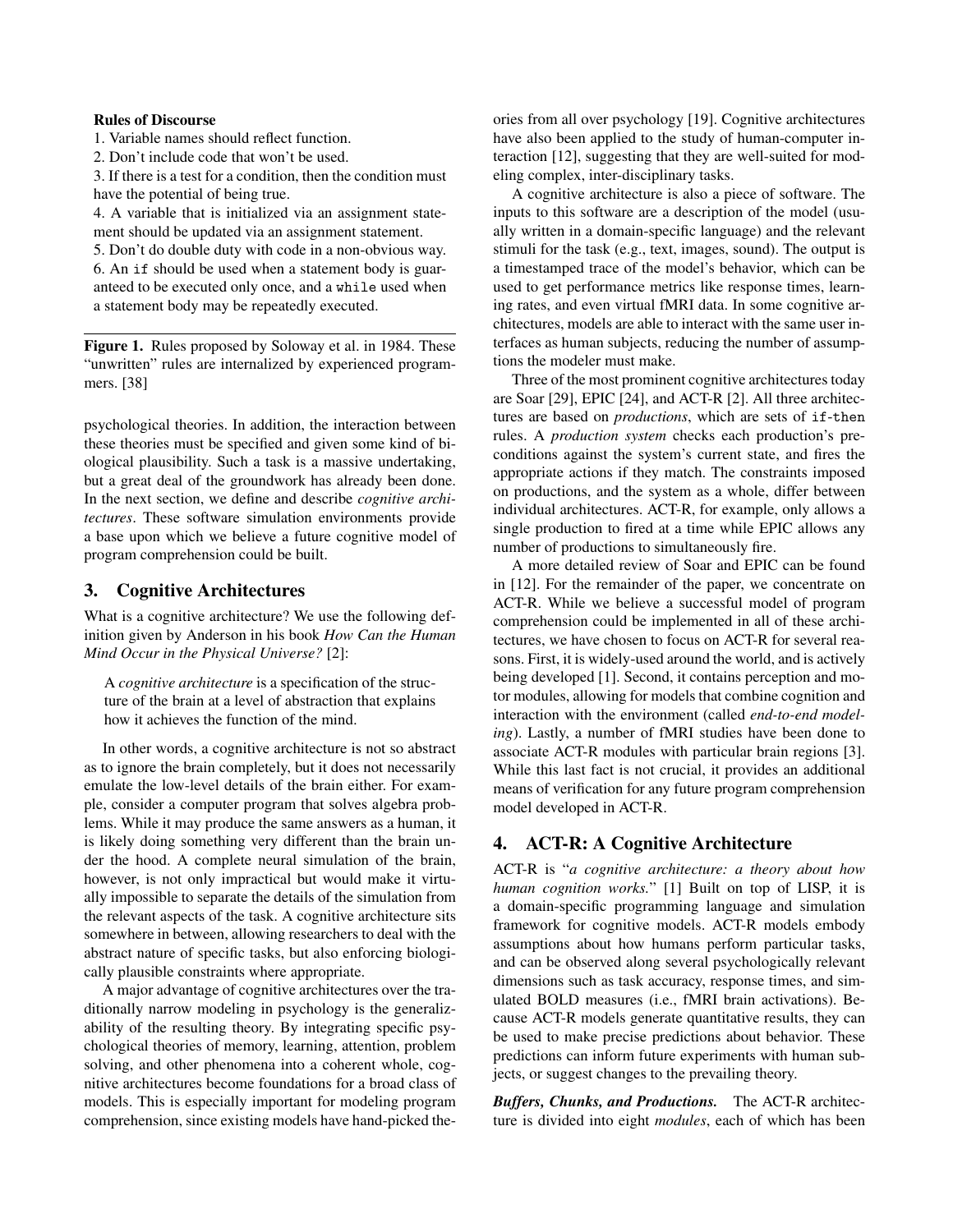associated with a particular brain region (see [2] for more details). Every module has its own *buffer*, which may contain a single *chunk*. Buffers also serve as the interface to a module, and can be queried for the module's state. Chunks are the means by which ACT-R modules encode messages and store information internally. They are essentially collections of name/value pairs (called slots), and may inherit their structure from a parent chunk type. Individual chunk instances can be extended in advanced models, but simple modules tend to have chunks with a fixed set of slots. Modules compute and communicate via *productions*, rules that pattern-match on the state of one or more buffers including the chunks they may contain. When a production matches the current system state, it "fires" a response. Responses include actions like inserting a newly constructed chunk into a buffer and modifying/removing a buffer's existing chunk<sup>2</sup>.

When it is possible, computations within a module are done in parallel. Exceptions include the serial fetching of a single memory from the *declarative* module, and the *visual* module's restriction to only focus on one item at a time. Communication between modules is done serially via the *procedural* module (see Figure 2). Only one production may fire at any given time<sup>3</sup>, making the procedural model the central bottleneck of the system.



Figure 2. ACT-R 6.0 modules. Communication between modules is done via the Procedural module.

The *visual*, *aural*, *vocal*, and *manual* modules are capable of communicating with the environment. In ACT-R, this environment is often simulated for performance and consistency. Experiments in ACT-R can be written to support both human and model input, allowing for a tight feedback loop between adjustments to the experiment and adjustments to the model. The *goal* and *imaginal* modules are used to maintain the model's goal and problem state, respectively. Production rules are usually written to fire only when the system is in a particular state (based on the goal buffer chunk) and

<sup>3</sup> This is a point of contention in the literature. Other cognitive architectures, such as EPIC [24] allow more than one production to fire at a time.

when relevant pieces of the problem are available (based on the imaginal buffer chunk).

*The Subsymbolic Layer.* Productions, chunks, and buffers exist at the *symbolic* layer in ACT-R. The ability for ACT-R to simulate human performance on cognitive tasks, however, comes largely from the *subsymbolic* layer. A symbolic action, such as retrieving a chunk from declarative memory, does not return immediately. Instead, the declarative module performs calculations to determine how long the retrieval will take (in simulated time), and the probability of an error occurring. The equations for subsymbolic calculations in ACT-R's modules come from existing psychological models of learning, memory, problem solving, percetion, and attention [1]. Thus, there are many constraints on models when fitting model parameters to match human data.

| <b>Term</b>            | <b>Definition</b>                |
|------------------------|----------------------------------|
| chunk                  | representation for declarative   |
|                        | knowledge                        |
| production             | representation for procedural    |
|                        | knowledge                        |
| module                 | major components of the ACT-     |
|                        | R system                         |
| buffer                 | interface between modules and    |
|                        | procedural memory system         |
| symbolic layer         | high-level production system,    |
|                        | pattern-matcher                  |
| subsymbolic layer      | underlying equations governing   |
|                        | symbolic processes               |
| utility                | relative cost/benefit of produc- |
|                        | tions                            |
| production compilation | procedural learning, combine     |
|                        | existing productions             |
| similarity             | relatedness of chunks            |

Figure 3. ACT-R terminology

In addition to calculating timing delays and error probabilities, the subsymbolic layer of ACT-R contains mechanisms for learning. Productions can be given *utility* values, which are used to break ties when multiple productions successfully match the current state<sup>4</sup>. Utility values can be learned by having ACT-R propagate rewards backwards in time to previously fired productions. Lastly, new productions can be automatically *compiled* from existing productions using a set of well-defined rules. Production compilation could occur, for example, when production  $P_1$  retrieves stimulus-response from declarative memory and production  $P_2$  presses a key based on the response. If  $P_1$  and  $P_2$  cooccur often, the compiled  $P_{1,2}$  production would go directly from stimulus to key press, saving a trip to memory. If  $P_{1,2}$ 

<sup>2</sup> Chunks that are removed from a buffer are automatically stored in the declarative memory module.

<sup>4</sup> This is especially useful when productions match chunk based on *similarity* instead of equality, since there are likely to be many different matches.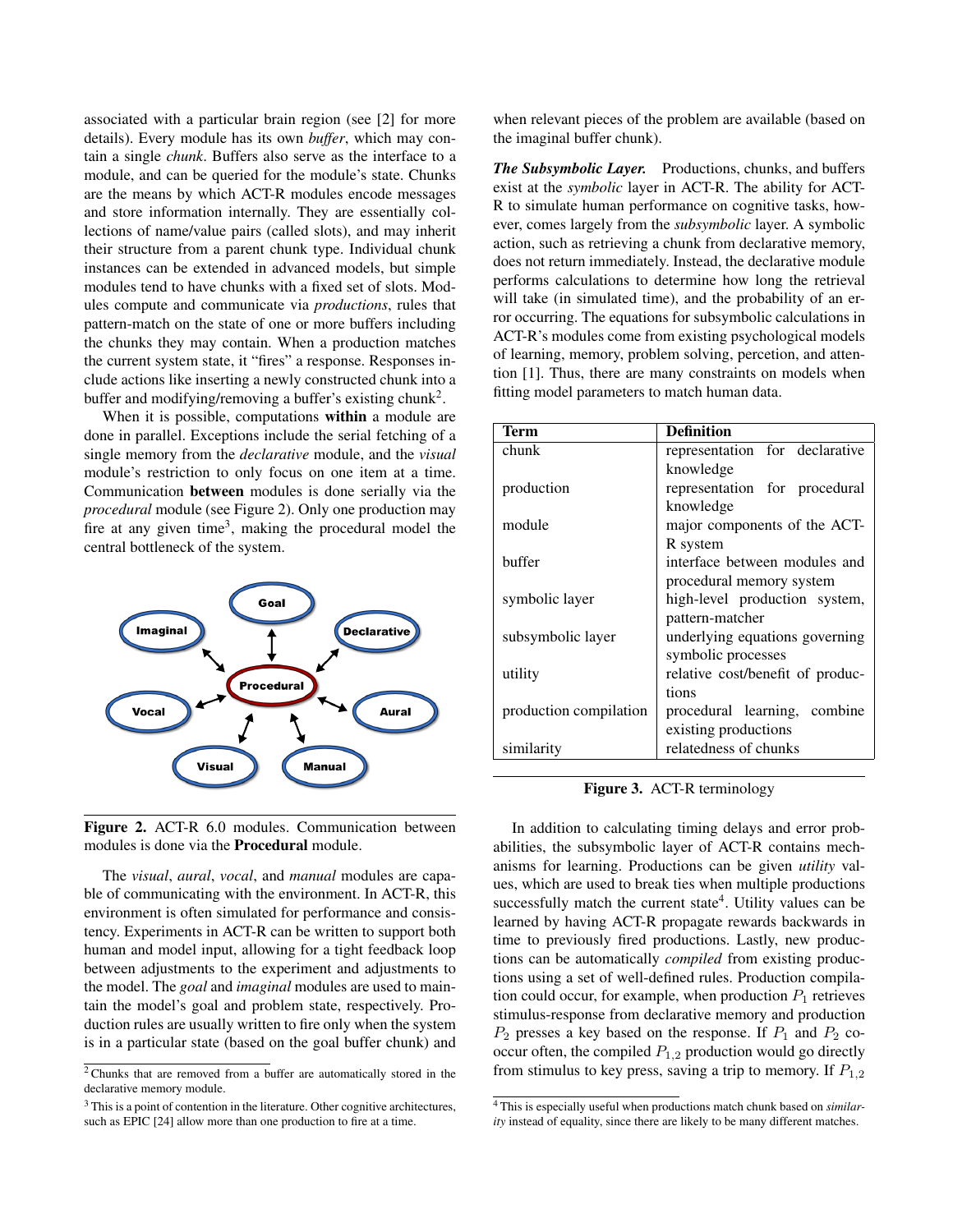is used enough, it will eventually replace the original productions and decrease the model's average response time.

*Successful ACT-R Models.* Over the course of its multidecade lifespan, there have been many successful ACT-R models in a variety of domains<sup>5</sup>. We provide a handful of examples here, though many more are available on the ACT-R website [1].

David Salvucci (2001) used a multi-tasking ACT-R model to predict how different in-car cellphone dialing interfaces would affect drivers [34]. This integrated model was a combination of two more specific models: one of a human driver and another of the dialing task. By interleaving the production rules of the two specific models<sup>6</sup>, the integrated model was able to switch between tasks. Salvucci's model successfully predicted drivers' dialing times and lateral deviation from the intended lane.

Brian Ehret (2002) developed an ACT-R model of location learning in a graphical user interface [21]. This model gives an account of the underlying mechanisms of location learning theory, and accurately captures trends in human eye-gaze and task performance data. Thanks to ACT-R's perception/motor modules, Ehret's model was able to interact with the same software as the users in his experiments.

Lastly, an ACT-R model created by Taatgen and Anderson (2004) provided an explanation for why children produce a U-shaped learning curve for irregular verbs (i.e., starting with correct usage - *went*, over-generalizing - *goed*, and returning to correct usage - *went*) [41]. This model proposed that the U-shaped curve results from trade-offs between irregular and regular (rule-based) word forms. Retrieval of an irregular form is more efficient if its use frequency is high enough to make it available in memory. Phonetically postprocessing a regular-form word according to a rule is much slower, but always produces something.

The success of these non-trivial models in their respective domains gives us confidence that ACT-R is mature enough for modeling program comprehension. In the next section, we discuss how ACT-R might serve as a base for an existing quantitative cognitive model of code complexity.

# 5. The Cognitive Complexity Metric

Developed in the mid-nineties, Cant et al.'s cognitive complexity metric (CCM) attempts to quantify the cognitive processes involved in program development, modification, and debugging [13]. The CCM focuses on the processes of *chunking* (understanding a block of code) and *tracing* (locating dependencies). Cant et al. provide operational definitions for the factors that are believed to influence each process. Some of the factors in the CCM are operationalized by drawing upon the existing literature, but many definitions are simply placeholders for future empirical studies. The complexity metric  $(C)$  depends on a dozen factors, many of which contain one or more "empirically determined constants".

We believe that a working implementation of the CCM could be developed on top of ACT-R. Many of the underlying terms in the CCM equations could be simplified or eliminated within the ACT-R framework. This is because the subsymbolic layer in ACT-R already contains equations for low-level cognitive processes like rule learning, memory retrieval, and visual attention (see Section 4 for details). These processes would not need to be reimplemented by the CCM, and would simplify the existing model significantly. Below, we describe the Cognitive Complexity Metric in more detail. In addition to the high-level equations, we briefly discuss each factor in the metric, and consider how it could be subsumed within an ACT-R model.<sup>7</sup>

*Chunking and Tracing.* The cognitive processes of chunking and tracing play key roles in the cognitive complexity metric (CCM). *Chunking* is defined as the process of recognizing groups of code statements (not necessarily sequential), and recording the information extracted from them as a single mental symbol or abstraction. Of course, programmers rarely read through and chunk every statement in a program. Instead, they *trace* forwards or backwards in order to find relevant chunks for the task at hand [13].

When operationalizing the definition of a chunk, Cant et al. admit that "*it is difficult to determine exactly what constitutes a chunk since it is a product of the programmer's semantic knowledge, as developed through experience.*" For the purposes of the CCM, however, they define a chunk as a block of statements that must occur together (e.g., loop + conditional). This definition is intended only for when the programmer is reading code in a normal forward manner. When tracing backwards or forwards, a chunk is defined as the single statement involving a procedure or variable's definition. In the remainder of this section, care must be taken to disambiguate Cant et al.'s use of the word "chunk" and the ACT-R term (Figure 3). We will do our best to clarify instances where there may be ambiguity between these two distinct terms.

**Chunk Complexity (C)** To compute the complexity  $C_i$  of chunk i, Cant et al. define the following equation:

$$
C_i = R_i + \sum_{j \in N} C_j + \sum_{j \in N} T_j
$$

where  $R_i$  is the complexity of the immediate chunk i,  $C_j$ is the complexity of sub-chunk j, and  $T_j$  is the difficulty in tracing dependency  $j$  of chunk  $i$ . The definitions of  $R$  and  $T$ are given <sup>8</sup> as follows:

<sup>5</sup> Success here means that the models fit experimental data well, and were also considered plausible explanations.

<sup>6</sup> Salvucci notes that this required hand-editing the models' production rules since ACT-R does not provide a general mechanism for combining models. See [35] for a less naive model of multi-tasking in ACT-R.

<sup>7</sup> Note that we have not implemented an ACT-R model yet; this is planned for future work (Section 6).

 $8$  Note that Cant et al. discussed more general forms for the equations of  $R$ and T, but suggested starting with simple additive representations.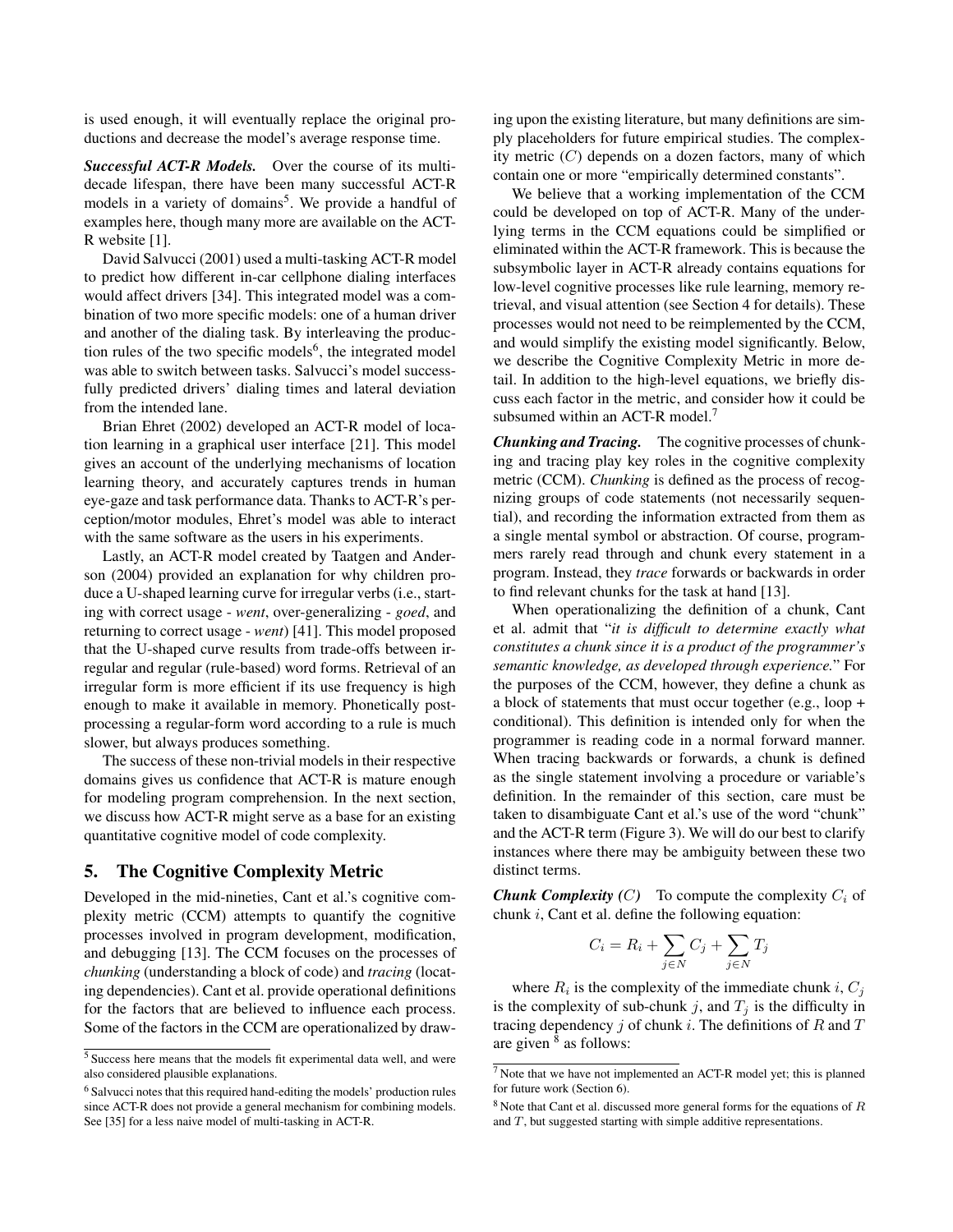$$
R = R_F(R_S + R_C + R_E + R_R + R_V + R_D)
$$

$$
T = T_F(T_L + T_A + T_S + T_C)
$$

Each right-hand side term stands for a particular factor that is thought to influence the chunking or tracing processes (Figure 4). Below, we provide a high-level overview of each factor (more details can be found in [13]). In addition, we conjecture about how an ACT-R model of the CCM would incorporate and implement these factors.

| Term    | <b>Description</b>                          |
|---------|---------------------------------------------|
| $R_F$   | Speed of recall or review (familiarity)     |
| $R_S$   | Chunk size                                  |
| $R_C$   | Type of control structure in which chunk is |
|         | embedded                                    |
| $R_E$   | Difficulty of understanding<br>complex      |
|         | Boolean or other expressions                |
| $R_B$   | Recognizability of chunk                    |
| $R_V$   | Effects of visual structure                 |
| $R_D$   | Disruptions caused by dependencies          |
| $T_F$   | Dependency familiarity                      |
| $T_L$   | Localization                                |
| $T_A$   | Ambiguity                                   |
| $T_S$   | Spatial distance                            |
| $T_{C}$ | Level of cueing                             |

Figure 4. Important factors in the Cognitive Complexity Metric.  $R_x$  terms affect chunk complexity.  $T_x$  terms affect tracing difficulty.

#### Immediate Chunk Complexity (R)

The chunk complexity  $R$  is made up of six additive terms  $(R_S, R_C, R_E, R_R, R_V, R_D)$  and one multiplicative term  $R_F$ . These represent factors that are believed to influence how hard it is to understand a given chunk. Cant et al. cite examples from the literature to support the inclusion of each factor.

 $R_F$  *(chunk familiarity)* This term is meant to capture the increased speed with which a programmer is able to understand a given chunk after repeated readings. In ACT-R, the subsymbolic layer of the declarative memory module would handle this nicely, as repeated retrievals of the same ACT-R chunk will increase its retrieval speed. Declarative chunks are not stored independently, however, so the activation of similar chunks will potentially cause interference. This means that increased familiarity with one chunk should come at the cost of slower retrieval times for similar chunks.

R<sub>S</sub> *(size of a chunk)* This term captures two notions of a chunk's "size": (1) its structural size (e.g., lines of code) and (2) the "*psychological complexity of identifying a chunk where a long contiguous section of non-branching code must* *be divided up in order to be understood.*" In other words,  $R<sub>S</sub>$  should be effected by some notion of short-term memory constraints. An ACT-R model would be influenced by a chunk's structural size simply because there would be more code for the visual module to attend to and encode. The additional "psychological complexity" could be modeled in several ways. ACT-R does not contain a distinct short-term memory component, and instead relies on longterm memory to serve as a working memory. According to Niels Taatgen, however, the decay and interference mechanisms present in ACT-R's subsymbolic layer can produce the appearance of short-term memory constraints [40].

R<sub>C</sub> (control structures) The type of control structure in which a chunk is embedded influences R because conditional control structures like if statements and loops require the programmer to comprehend additional boolean expressions. In some cases, this might involve mentally iterating through a loop. We expect that boolean expressions would be comprehended in much the same way as for the  $R_E$  factor (see below). Modeling the programmer's mental iteration through a loop could draw on existing ACT-R models for inspiration. For example, a model of children learning addition facts (e.g.,  $1 + 5 = 6$ ) might "calculate" the answer to  $5 + 3$  by mentally counting up from 5 (using the subvocalize feature of ACT-R's vocal module to simulate the inner voice). After many repetitions, the pattern  $5 + 3 = 8$ is retrieved directly from memory, avoiding this slow counting process. Likewise, an ACT-R model of program comprehension could start out by mentally iterating over loops, and eventually gain the ability to recognize common patterns in fewer steps.

R<sup>E</sup> *(boolean expressions)* Boolean expressions are fundamental to the understanding of most programs, since they are used in conditional statements and loops. According to Cant et al., the complexity of boolean expressions in a chunk depends heavily on their form and the degree to which they are nested. To incorporate boolean expressions into an ACT-R model, it would be helpful to record eye-gaze patterns from programmers answering questions based on boolean expressions. A data set with these patterns, response times, and answers to the questions could provide valuable insight into how programmers of different experience levels evaluate boolean expressions. For example, it may be the case that experienced programmers use visual cues to perform pre-processing at the perceptual level (i.e., they saccade over irrelevant parts of the expression). The data may also reveal that experienced programmers read the expression, but make efficient use of conceptual-level shortcuts (e.g., FALSE AND ... = FALSE). These two possibilities would result in very different ACT-R models, the former making heavy use of the visual module, and the latter depending more on declarative memory.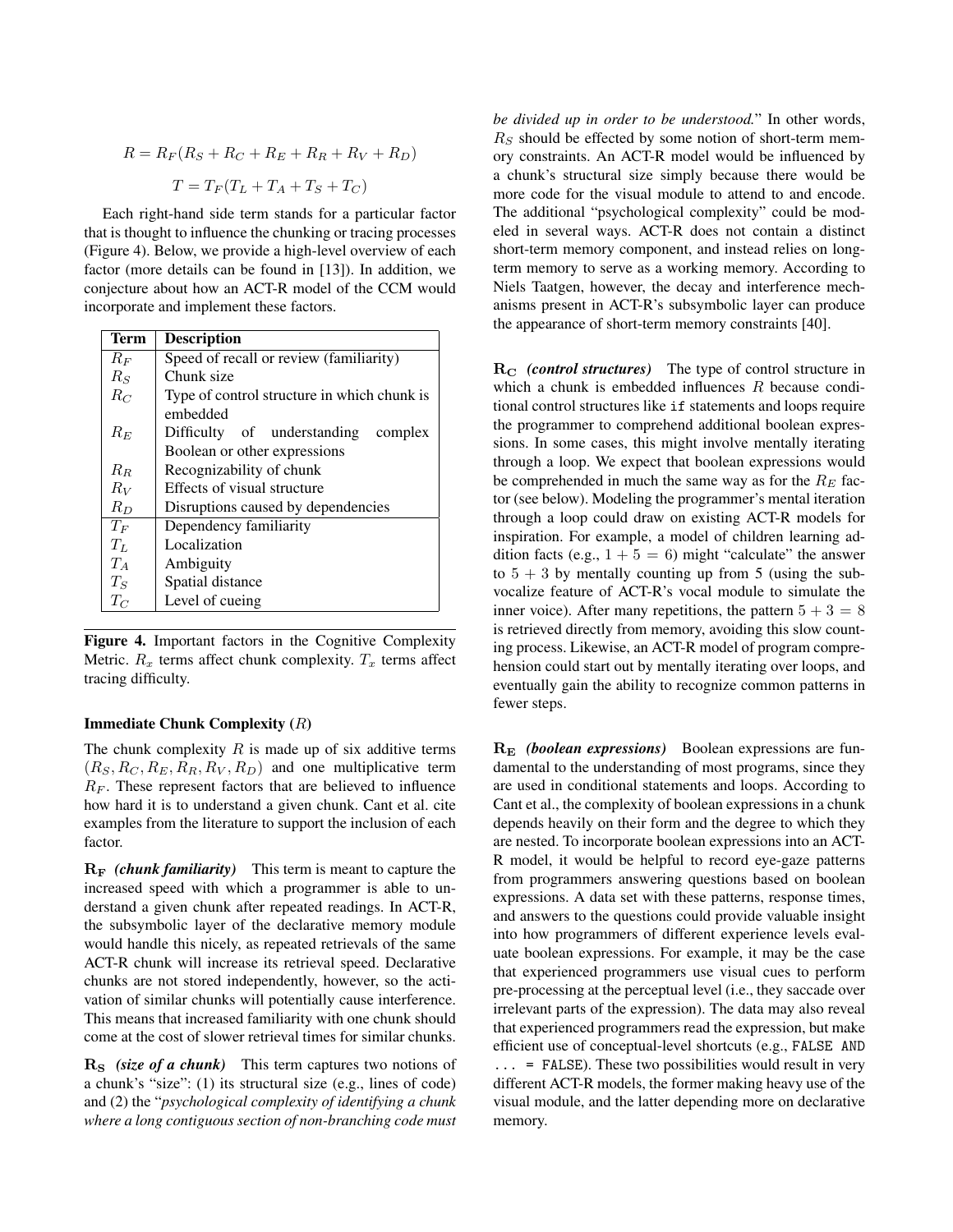R<sup>R</sup> *(recognizability)* Empirical studies have shown that the syntactic form of a program can have a strong effect on how a programmer mentally abstracts during comprehension [22]. An ACT-R model would likely show such an effect if its representation of the program was built-up over time via perceptual processes. In other words, the model would need to observe actual code rather than receiving a pre-processed version of the program as input (e.g., an abstract syntax tree). Ideally, the ACT-R model would also make errors similar to real programmers when the observed code violates specific rules of discourse [38]. ACT-R has the ability to partially match chunks in memory by using a similarity metric in place of equality during the matching process. This ability would be useful for modeling recognizability, since slight changes in code indentation and layout should not necessarily result in a failure to retrieve a known pattern.

R<sup>V</sup> *(visual structure)* This term represents the effects of visual structure on a chunk's complexity, and essentially captures how visual boundaries influence chunk identification. While Cant et al. only describe three kinds of chunk delineations (function, control structure, and no boundary), more general notions of textual beacons and boundaries have been shown to be important in code [46]. For example, Détienne found that advance organizers (e.g., a function's name and leading comments) had a measurable effect on programmers' expectations of the code that followed [17]. Biggerstaff et al. have also designed a system for automatic domain concept recognition in code [8]. This system considers whitespace to be meaningful, and uses it to bracket groups of related statements. As with the recognizability term  $(R_R)$ , it would be crucial for an ACT-R model to observe real code in order to produce these effects. ACT-R's visual module is able to report the  $xy$  coordinates of text on the screen, so it would be simple to define a distance threshold above which text is considered to be separated by whitespace.

 $R_D$  *(dependency disruptions)* There are many disruptions in chunking caused by the need to resolve dependencies. This applies not only to remote dependencies, but also to local ones such as nested loops and decision structures. Cant et al. cite the small capacity of short-term memory as the main reason for these disruptions, and propose that both the complexity and tracing difficulty of dependent chunks be included in  $R_D$ . As mentioned previously with the chunk familiarity term  $(R_F)$ , ACT-R does not have a distinct "shortterm memory" module with a fixed capacity. Instead, the declarative memory module serves as a long-term and working memory, with short-term capacity limits being an emergent property of memory decay and interference. Given the biological plausibility of ACT-R's architecture, we should expect to find empirically that  $R_D$  effects in humans are actually context-dependent (i.e., the number of disruptions that can be handled without issue is not fixed). This is a case

where the psychological theory underlying the cognitive architecture can help to suggest new experiments on humans.

### Tracing Difficulty  $(T)$

Most code does not stand alone. There are often dependencies that the programmer must resolve before chunking the code and ultimately understanding what it does. The Cognitive Complexity Metric (CCM) operationalizes the difficulty in tracing a dependency as  $T = T_F (T_L + T_A + T_S + T_C)$ . For these six terms, the definition of a chunk is slightly different. Rather than being a block of statements that must co-occur, a chunk during tracing is defined as a single statement involving a procedure's name or a variable definition.

 $T_F$  *(familiarity)* The dependency familiarity has a similar purpose to the chunk familiarity  $(R_F)$ . As with  $R_F$ , ACT-R's subsymbolic layer will facilitate a familiarization effect where repeated requests for the same dependency information from declarative memory will take less time. The effect of the available tools in the environment, however, will also be important. An often-used dependency may be opened up in a new tab or bookmarked within the programmer's development environment. We expect that a comprehensive ACT-R model will need to interact with the same tools during an experiment as human programmers in order to produce "real world" familiarization effects.

T<sup>L</sup> *(localization)* This term represents the degree to which a dependency may be resolved locally. Cant et al. proposed three levels of localization: embedded, local, and remote. An embedded dependency is resolvable within the same chunk, while a local dependency is within modular boundaries (e.g., within the same function). This classification might fit an ACT-R model that tries to resolve dependencies by first shifting visual attention to statements within the current chunk (embedded), switching then to a within-module search (local), and finally resorting to a extra-modular search (remote) if the dependency cannot be resolved. It is not clear, however, what the model should consider a "module," especially when using a modern objectoriented language and development environment. It might be more useful to derive a definition of "module" empirically instead. An ACT-R model in which the effects of dependency localization were emergent from visual/tool search strategies could be used to define the term (i.e., how the language and tools make some chunks feel "closer" than others).

T<sup>A</sup> *(ambiguity)* Dependency ambiguity occurs when there are multiple chunks that depend upon, or are effected by, the current chunk. The CCM considers ambiguity to be binary, so a dependency is either ambiguous or not. Whether ambiguity increases the complexity of a chunk is also dependent on the current goal, since some dependencies do not always need to be resolved. We expect an ambiguity effect to emerge naturally from an ACT-R model because of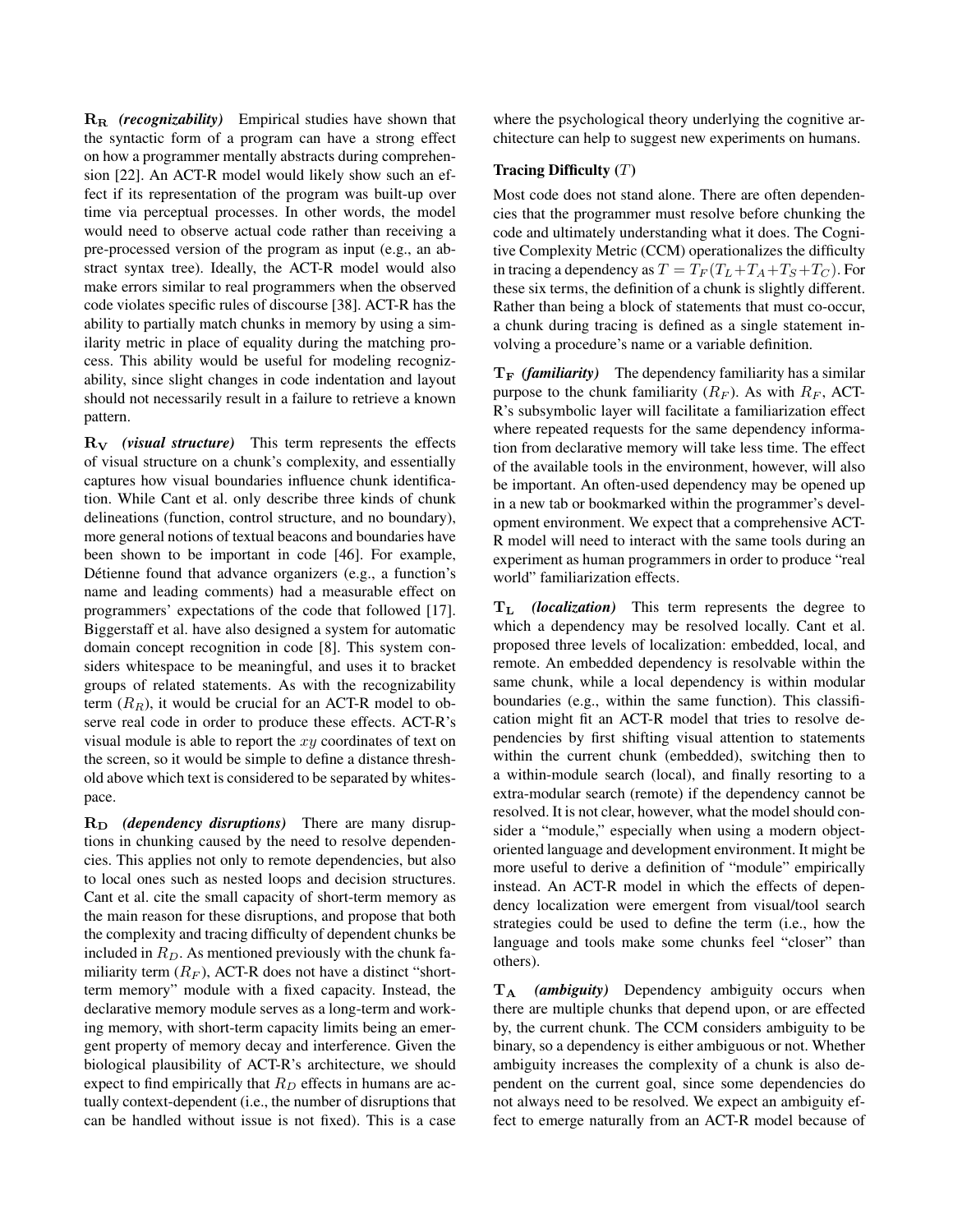partial matching and memory chunk similarity. If the model has previously chunked two definitions of the variable  $x$ , for example, then a future query (by variable name) for information about this dependency may result in a longer retrieval time or the wrong chunk entirely.

T<sub>S</sub> (spatial distance) The distance between the current chunk and its dependent chunk will affect the difficulty in tracing. Lines of code are used in the CCM as a way of measuring distance, though this seems less relevant with modern development environments. Developers today may have multiple files open at once, and can jump to variable/function definitions with a single keystroke. The "distance" between two chunks in an ACT-R model may be appropriately modeled as how much time is spent deciding how to locate the desired chunk (e.g., keyboard shortcut, mouse commands, keyword search), making the appropriate motor movements to interact with the development environment, and visually searching until the relevant code has been identified. This more complex version of  $T<sub>S</sub>$  would depend on many things, including the state of the development environment (e.g., which files are already open).

T<sub>C</sub> (level of cueing) This binary term represents whether or not a reference is considered "obscure." References that embedded within large blocks of text are considered obscure, since the surrounding text may need to be inspected and mentally broken apart. This term appears to be related to the effect of visual structure on a chunk's complexity  $(R_V)$ . Clear boundaries between chunks (e.g., whitespace, headers) play a large role in  $R_V$ , and we expect them to play a similar role in  $T_C$ . Tracing is presumed to involve a more cursory scan of the code than chunking, however, so an ACT-R model may need to maintain multiple whitespace thresholds for the different processes. In other words, the threshold above which two pieces of text are considered separate blocks may be higher during tracing.

# 6. Discussion

Our understanding of the psychology of programming has come far in the last several decades, but there is still a long ways to go. While many cognitive models of program comprehension are available today, the majority are verbal conceptual theories. Because the components and processes of these models are specified using natural language, it is not possible to quantify programming language and library design trade-offs in terms of usability. The biological plausibility of existing cognitive models is also quite limited. While some recent models have begun to embrace cognitive science research on working memory from the last thirty years [4], many simply assume a fixed size for short-term memory and cite Miller's Magic Number [27].

We believe that operationalizing models of program comprehension on top of a cognitive architecture will solve many of the above problems. Cognitive architectures require

models to be well-specified, and contain quantitative implementations of modern psychological theories. Simulations within a cognitive architecture are reproducible, and results can often be directly compared to human data collected for the same task. Parameters within a cognitive architecture also have psychological meaning, so fitting a model to human data is not an unconstrained search through the parameter space.

ACT-R is a well-known, actively developed cognitive architecture that has be successfully used in a variety of domains. In addition to traditional cognitive components, it provides perception and motor modules that allow for endto-end modeling of a task (the model interacts with the same environment as human subjects). Studies of fMRI data have also associated ACT-R modules with specific brain areas, providing an additional means of model verification [3]. We believe that these reasons make a strong case for the use of ACT-R in future program comprehension modeling efforts.

#### Challenges

There are many challenges to overcome with our approach, both technical and social. We focus here on the difficulties of model implementation, output interpretation, and designer adoption.

*Implementation difficulties.* Providing reasonable operational definitions of a cognitive model's components is not an easy task for a complex activity like programming. Our review of Cant et al.'s Cognitive Complexity Metric hinted at how ACT-R would facilitate a complex model, but many details were left out. Because of this difficulty, there will be the tendency for modelers to pursue a "divide-and-conquer" approach. Like traditional psychology, the temptation is to model only narrow phenomena with the intention of putting the individual pieces back together again someday<sup>9</sup>. As Alan Newell said in 1973 regarding the state of cognitive psychology, however, "*you can't play twenty questions with nature and win.*" [28]. We believe the same applies to the psychology of programming, and that using a cognitive architecture would encourage modelers to build on top of each other's work instead of splintering efforts to study isolated phenomena.

*Interpretation issues.* Even if an ACT-R model of program comprehension were to exist today, interpreting its simulation output would not necessarily be straightforward. This output might consist of inter-mixed response times, eye-gaze patterns, button presses, and answers to test questions. Modelers or laypersons who must make informed judgements based on simulation output (directly or indirectly) will require some knowledge of ACT-R and traditional statistical analysis tools. Specialized packages for analyzing particular kinds of output, such as eye-gaze patterns, may also be required to pre-process data into a more useful form (which

<sup>&</sup>lt;sup>9</sup> This is often referred to as the "Humpty Dumpty Problem".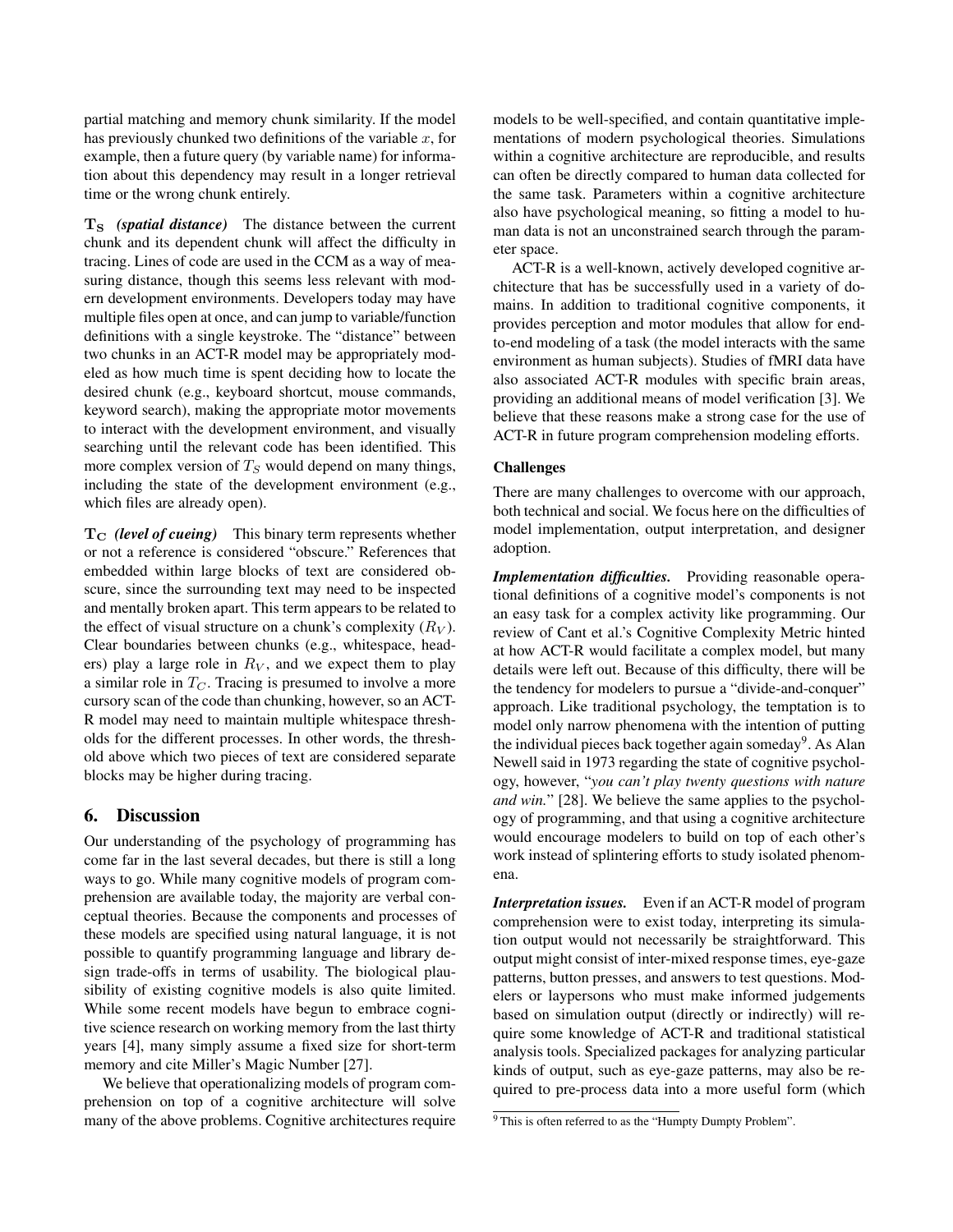may include additional assumptions). Extreme care must be taken by the psychology of programming community to avoid making claims for "better" or "worse" designs based on only a single dimension of a model's output (e.g., design  $X$  is better than design  $Y$  because the model takes more time to complete its task with  $Y$ ).

*Social rejection.* It is always possible that designers will not want to cede judgement to a cognitive model, even if there are substantial benefits. Computer scientists in general have a reputation for making usability claims with virtually no hard evidence to back them up [26]. While this may be due to reasons of education or funding, there are surely some language/library designers who simply believe they know what is "best" for the average developer. We agree that expert opinion on usability is a valuable resource, but it is not sufficient on its own to make objective, informed design decisions. Should a functioning ACT-R model be built, it will still be a major challenge to get designers to see it as a useful tool.

### Potential Benefits

Despite the challenges above, there are many potential benefits to having an ACT-R model of program comprehension. We briefly discuss the potential gains for computer science, including optimizing designs for usability, lowering barriers to user evaluation, and focusing the community on human factors.

*Quantifying and optimizing.* A major goal of this work is to be able to quantify design trade-offs in an objective manner for usability purposes. This might be used to resolve disagreements between experts who are speaking on behalf of "Joe Coder" [39], but there is potential for semiautomated design optimization as well. Given a cognitive model and optimization criteria (i.e., higher accuracy on X, fewer keystrokes to do  $Y$ ), a program could attempt to optimize a given design. This kind of approach has been considered by Air Force researchers in order to optimize the headsup display (HUD) provided to expert pilots. If anything, the suggested "optimal" designs from a program comprehension model's perspective could be used in new and interesting human experiments.

*Lower barriers to user evaluation.* There have recent been calls for the use of more rigorous empirical methods in computer science, particularly when researchers are evaluating the benefits of new languages and programming paradigms [23]. Buse et al. investigated the main barriers to user evaluation perceived by computer scientists, and found them to be (1) the recruiting of subjects, (2) the time and effort taken to design experiments, and (3) the challenges of getting approval from their local institution review board (IRB) [10]. While a comprehensive ACT-R model would not replace user evaluation, it could serve as a preliminary means of evaluating new ideas. Early experiments could be

refined using the model as a subject, saving time and money that would otherwise be spent on recruiting and running human subjects. Some expertise with ACT-R would needed to properly code experiments and interpret the results of simulations, but this might help overall to lower common barriers to real user evaluation.

*Spotlight on human factors.* A successful and widelyused quantitative cognitive model could help dissuade some computer scientists from believing that research with human subjects is merely "soft science". As Newell and Card said over twenty-five years ago, "*. . . hard science (science that is mathematical or otherwise technical) has a tendency to drive out softer sciences, even if softer sciences have important contributions to make.*" [30] We do not want to see human factors kept out of mainstream computer science research merely because it is considered "soft" (see [42] for additional excuses that computer scientists make to avoid experimentation). This is important not only for computer scientists, but also for the increasing number of programmers from non-computer science fields [5].

## Future Work

In future work, we plan to use Cant et al.'s Cognitive Complexity Metric (CCM) as a starting point for building an ACT-R model of program comprehension. The components of the CCM are based on decades of empirical studies, though there has been significant work since 1995 that we plan to incorporate. The use of eye-tracking in coding experiments, for example, has increased in recent years [6] making it possible to compare the visual search strategies of different programmers. There have also been extensions to the work done by Soloway and Ehrlich on programming plans and the different roles that variables play in a program [33]. We are encouraged by the success of ACT-R models in other complex domains, such as a model of students learning to solve simple linear equations [3].

# 7. Conclusion

Predicting how design changes to a language or library will affect developers is a challenge for the psychology of programming field. Cognitive modeling efforts over the last several decades in this field have produced many useful models that provide explanations for existing empirical data. These models are almost all verbal-conceptual in nature, however, making them difficult to combine and reason about precisely. In this paper, we argue that modelers should use a cognitive architecture in order to operationalize existing models and ultimately quantify the usability trade-offs between language/library designs. Specifically, we recommend the ACT-R cognitive architecture because of its large user base, active development, perceptual/motor modules, and associated fMRI studies.

Quantitative cognitive modeling with a cognitive architecture is not without its challenges. Operationalizing the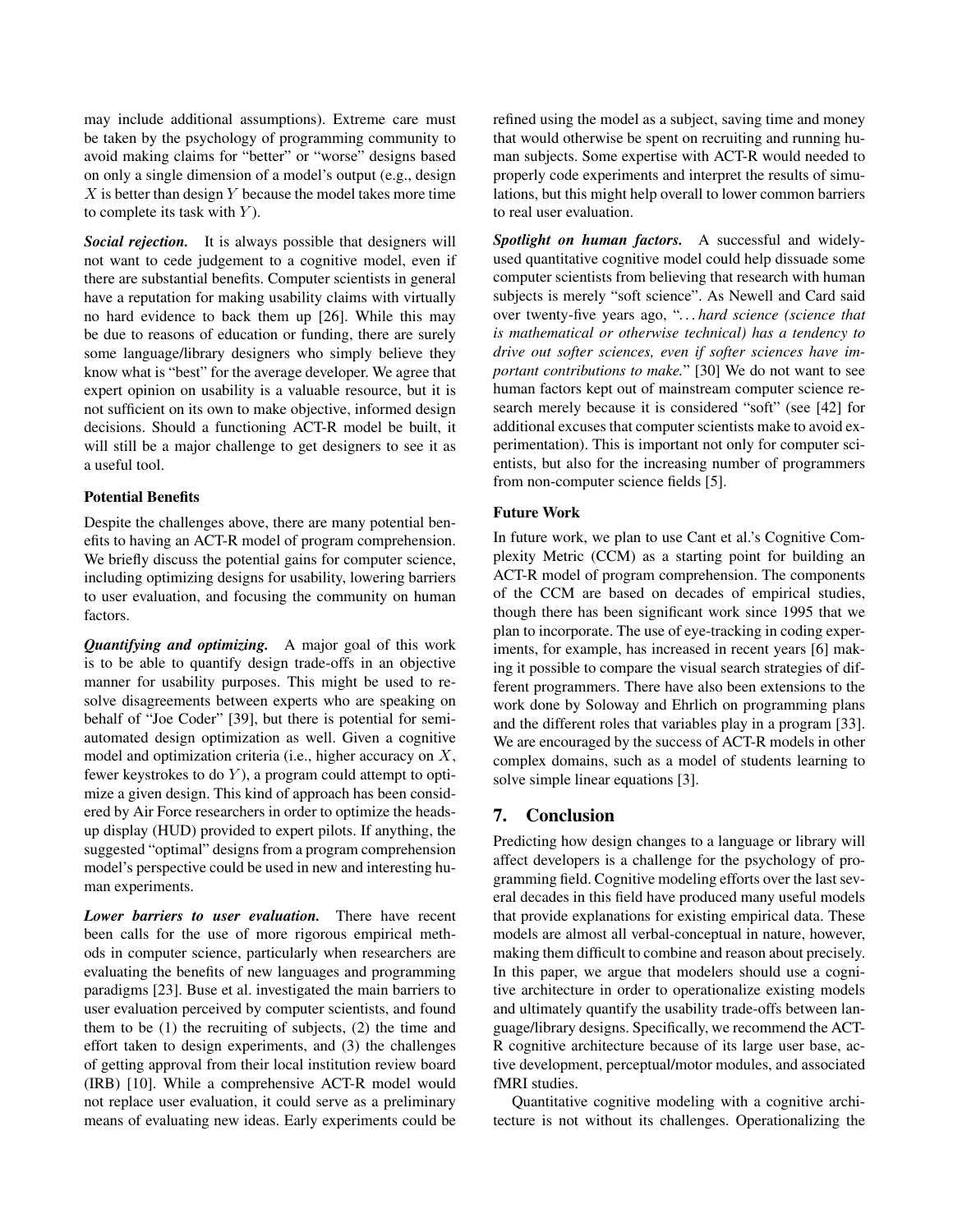components of existing program comprehension models is a massive undertaking. Modelers must also become fluent in a new language, and also learn how to properly interpret the output of their model simulations. Despite these challenges, we believe that the potential benefits are worth pursuing. A quantitative model could serve as an objective ground truth in usability debates. Additionally, common barriers to user evaluation might be lowered, promoting more focus on human factors in computer science.

The psychology of programming brings together researchers in computer science, human-computer interaction, cognitive science, and education. Computer programming is one of the most intellectually demanding tasks undertaken by so many people in industry and academia. As languages and libraries grow in complexity, human factors will become critical to maintaining program correctness, readability, and reusability. A scientific understanding of the cognitive processes behind programming is necessary to ensure that the languages and tools of tomorrow are usable for a wide audience.

## References

- [1] ACT-R Research Group. About ACT-R. http://act-r.psy.cmu.edu/about/, mar 2012.
- [2] J. Anderson. *How can the human mind occur in the physical universe?*, volume 3. Oxford University Press, USA, 2007.
- [3] J. Anderson. The algebraic brain. *Memory and mind: a festschrift for Gordon H. Bower*, page 75, 2008.
- [4] A. Baddeley. Working memory. *Current Biology*, 20(4): R136–R140, 2010.
- [5] S. Baxter, S. Day, J. Fetrow, and S. Reisinger. Scientific software development is not an oxymoron. *PLoS Computational Biology*, 2(9):e87, 2006.
- [6] R. Bednarik. *Methods to analyze visual attention strategies: Applications in the studies of programming*. University of Joensuu, 2007.
- [7] R. Bednarik and M. Tukiainen. An eye-tracking methodology for characterizing program comprehension processes. In *Proceedings of the 2006 symposium on Eye tracking research & applications*, pages 125–132. ACM, 2006.
- [8] T. Biggerstaff, B. Mitbander, and D. Webster. Program understanding and the concept assignment problem. *Communications of the ACM*, 37(5):72–82, 1994.
- [9] A. Blackwell, C. Britton, A. Cox, T. Green, C. Gurr, G. Kadoda, M. Kutar, M. Loomes, C. Nehaniv, M. Petre, et al. Cognitive dimensions of notations: Design tools for cognitive technology. *Cognitive Technology: Instruments of Mind*, pages 325–341, 2001.
- [10] R. Buse, C. Sadowski, and W. Weimer. Benefits and barriers of user evaluation in software engineering research. In *Proceedings of the 2011 ACM international conference on Object oriented programming systems languages and applications*, pages 643–656. ACM, 2011.
- [11] J. Busemeyer and A. Diederich. *Cognitive modeling*. Sage Publications, Inc, 2010.
- [12] M. Byrne. Cognitive architecture. *The human-computer interaction handbook: Fundamentals, evolving technologies and emerging applications*, pages 97–117, 2003.
- [13] S. Cant, D. Jeffery, and B. Henderson-Sellers. A conceptual model of cognitive complexity of elements of the programming process. *Information and Software Technology*, 37(7): 351–362, 1995.
- [14] S. Clarke. Measuring api usability. *Doctor Dobbs Journal*, 29 (5):1–5, 2004.
- [15] B. Curtis. Fifteen years of psychology in software engineering: Individual differences and cognitive science. In *Proceedings of the 7th international conference on Software engineering*, pages 97–106. IEEE Press, 1984.
- [16] S. P. Davies. Plans, goals and selection rules in the comprehension of computer programs. *Behaviour & Information Technology*, 9(3):201–214, 1990.
- [17] F. Détienne. *La compréhension de programmes informatiques par l'expert: un modéle en termes de schémas.* PhD thesis, Universite Paris V. Sciences humaines, 1986. ´
- [18] F. Détienne. What model (s) for program understanding? 1996.
- [19] F. Detienne and F. Bott. ´ *Software design–cognitive aspects*. Springer Verlag, 2002.
- [20] C. Douce. The stores model of code cognition. 2008.
- [21] B. Ehret. Learning where to look: Location learning in graphical user interfaces. In *Proceedings of the SIGCHI conference on Human factors in computing systems: Changing our world, changing ourselves*, pages 211–218. ACM, 2002.
- [22] D. Gilmore and T. Green. The comprehensibility of programming notations. In *Human-Computer Interaction-Interact*, volume 84, pages 461–464, 1985.
- [23] S. Hanenberg. Faith, hope, and love: an essay on software science's neglect of human factors. In *ACM Sigplan Notices*, volume 45, pages 933–946. ACM, 2010.
- [24] D. E. Kieras and D. E. Meyer. An overview of the epic architecture for cognition and performance with application to human-computer interaction. *Hum.-Comput. Interact.*, 12 (4):391–438, Dec. 1997. ISSN 0737-0024.
- [25] A. Ko, B. Myers, M. Coblenz, and H. Aung. An exploratory study of how developers seek, relate, and collect relevant information during software maintenance tasks. *Software Engineering, IEEE Transactions on*, 32(12):971–987, 2006.
- [26] S. Markstrum. Staking claims: a history of programming language design claims and evidence: a positional work in progress. In *Evaluation and Usability of Programming Languages and Tools*, page 7. ACM, 2010.
- [27] G. Miller. The magical number seven, plus or minus two: some limits on our capacity for processing information. *Psychological review*, 63(2):81, 1956.
- [28] A. Newell. *You can't play 20 questions with nature and win: Projective comments on the papers of this symposium*. Carnegie Mellon University, Department of Computer Science Pittsburgh, PA, 1973.
- [29] A. Newell. Unified theories of cognition. *Cambridge. MA: Har*, 1990.